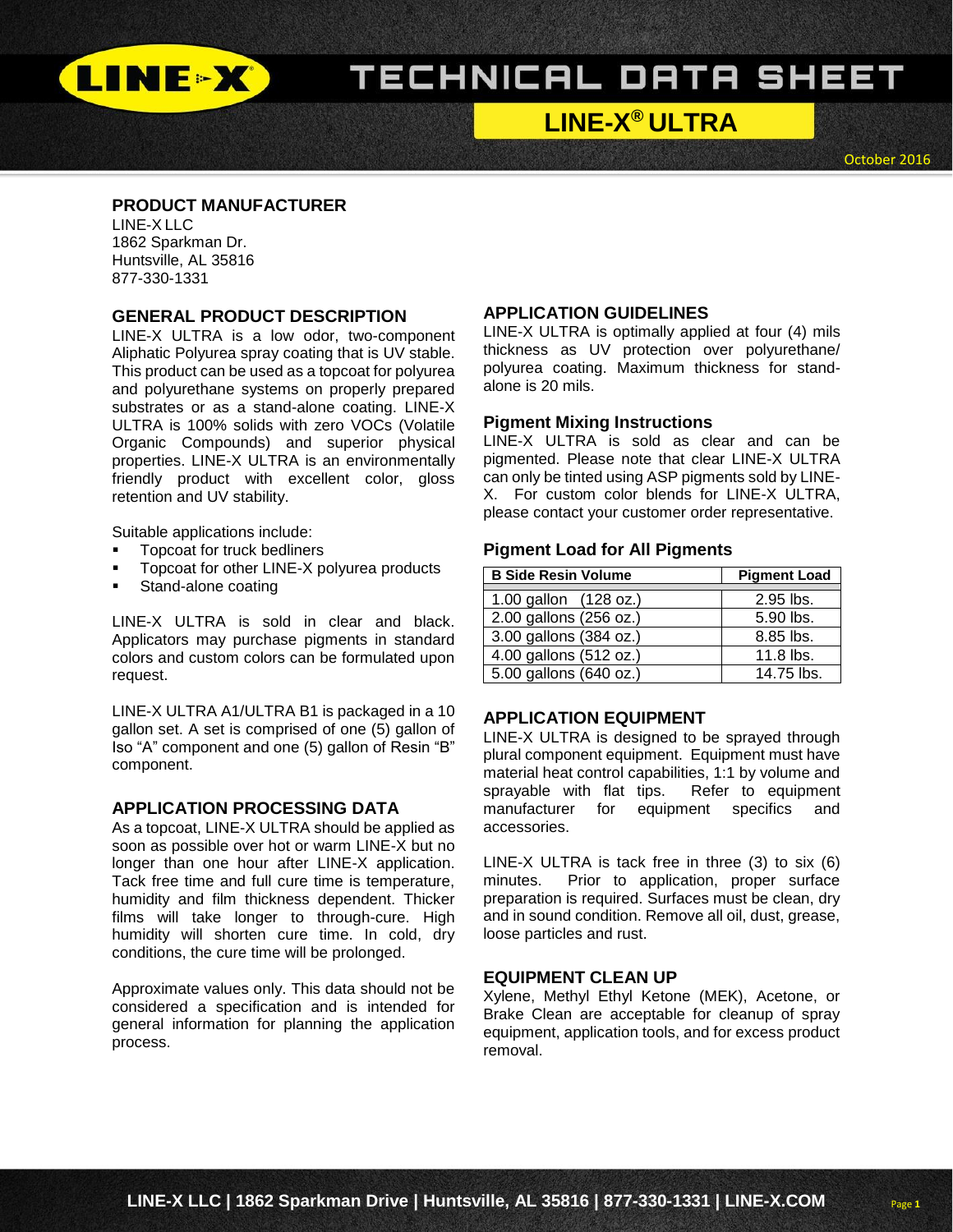

# TECHNICAL DATA SHEET

# **LINE-X ® ULTRA**

October 2016

Page **2**

### **MATERIAL STORAGE**

LINE-X ULTRA has a shelf life of twelve (12) months from manufacture date in factory-sealed containers. LINE-X ULTRA should be stored between 65°F to 80°F (18°C to 27°C) and out of direct sunlight. Do not expose unused materials to high humidity conditions.

Always provide an airtight reseal for unused materials and store away from fire hazards.

#### **SAFETY AND HANDLING**

Please refer to Safety Data Sheets (SDS) for safety and handling of this material. All personnel working with this material are expected to read and understand all safety recommendations per SDS. All Personal Protection Equipment must be properly worn to comply with worker health and safety requirements.

# **CHEMICAL TECHNICAL DATA**

| Conditions: 77°F and 50% Rel. Humidity |                  |  |
|----------------------------------------|------------------|--|
| Mix Ratio by Volume                    | 1A:1B            |  |
| <b>Gel Time</b>                        | 45 sec.          |  |
| <b>Tack Free Time</b>                  | 3 to 6 mins.     |  |
| <b>Recoat Window</b>                   | 1 hour           |  |
| <b>Return to Service</b>               | 24 hours         |  |
| Density "A" Side (lbs/gal)             | $9.45 \pm 0.5$   |  |
| Density "B" Side (lbs/gal)             | $8.85 \pm 0.5$   |  |
| Viscosity "A" Side                     | $200 \pm 100$ cP |  |
| Viscosity "B" Side                     | $100 \pm 50$ cP  |  |

## **BASIC PHYSICAL PROPERTIES**

| <b>Test Name</b>        | <b>Test Method</b> | Value                                        |
|-------------------------|--------------------|----------------------------------------------|
| Chip Resistance         | <b>ASTM D3170</b>  | Chip Rating 10<br>No Failures                |
| Elongation              | ASTM D412          | 120%                                         |
| <b>Gloss Retention</b>  | ASTM D523          | $81 +$                                       |
| Hardness, Shore D       | ASTM D2240         | 54D                                          |
| <b>QUV Topcoat</b>      | ASTM G154          | Delta $E < 2.0$<br>@ 3000 hrs                |
| <b>Tensile Strength</b> | ASTM D412          | 2100                                         |
| <b>Taber Abrasion</b>   | <b>ASTM D4060</b>  | 12.31<br>$(mg \text{ loss}/1000)$<br>cycles) |

# **CHEMICAL RESISTANCE**

ASTM D1308 – 24 Hour Spot Test Under Watch-Glass at 77°F

| <b>Chemical Name</b>             | Rating    |
|----------------------------------|-----------|
| Acetic Acid 10%                  | 3         |
| Ammonium Hydroxide 28-30%        | 1         |
| Bleach                           | 1         |
| <b>Brake Fluid .3</b>            | <b>NR</b> |
| Calcium Chloride 50%             | 1         |
| Citric Acid 10%                  | 4         |
| <b>Diesel</b>                    | 1         |
| <b>Distilled Water</b>           | 4         |
| Floor Cleaner (Diversoy)         | 1         |
| Gasoline                         | 4         |
| Hydrochloric Acid 36.5-38%       | 4         |
| Isopropyl Alcohol                | 4         |
| Lactic Acid 45%                  | 4         |
| Phosphoric Acid 50%              | 4         |
| Pot & Pan Detergent (Manual)     | 1         |
| Potassium Hydroxide 50%          | 1         |
| Simple Green                     | 4         |
| Sodium Chloride 30% (w/v)        | 1         |
| Sodium Hydroxide 10% (w/v)       | 3         |
| Sodium Hydroxide 50%             | 1         |
| Sulfuric Acid 10% (v/v)          | 3         |
| Sulfuric Acid 25% (v/v)          | 1         |
| Sulfuric Acid 95-98%             | <b>NR</b> |
| Toluene                          | 4         |
| Vinegar 100% Strength            | 3, 5      |
| Windshield Cleaner (Xtreme Blue) | 4         |

Rating System:<br>1 No visib

- 1 No visible damage<br>2 little visible damage
- Little visible damage
- 3 Softening
- 4 Swelling and softening<br>5 Discoloration
- **Discoloration**

NR Not recommended

#### **PROJECT SPECIFIC APPLICATIONS**

The following application details provide general guidelines for LINE-X ULTRA applications. All applications require proper surface preparation including the removal of all oil, dust, grease, loose particles and rust. Apply at 2-4 mils wet film thickness per coat for topcoat. Maximum thickness for standalone is 20 mils.